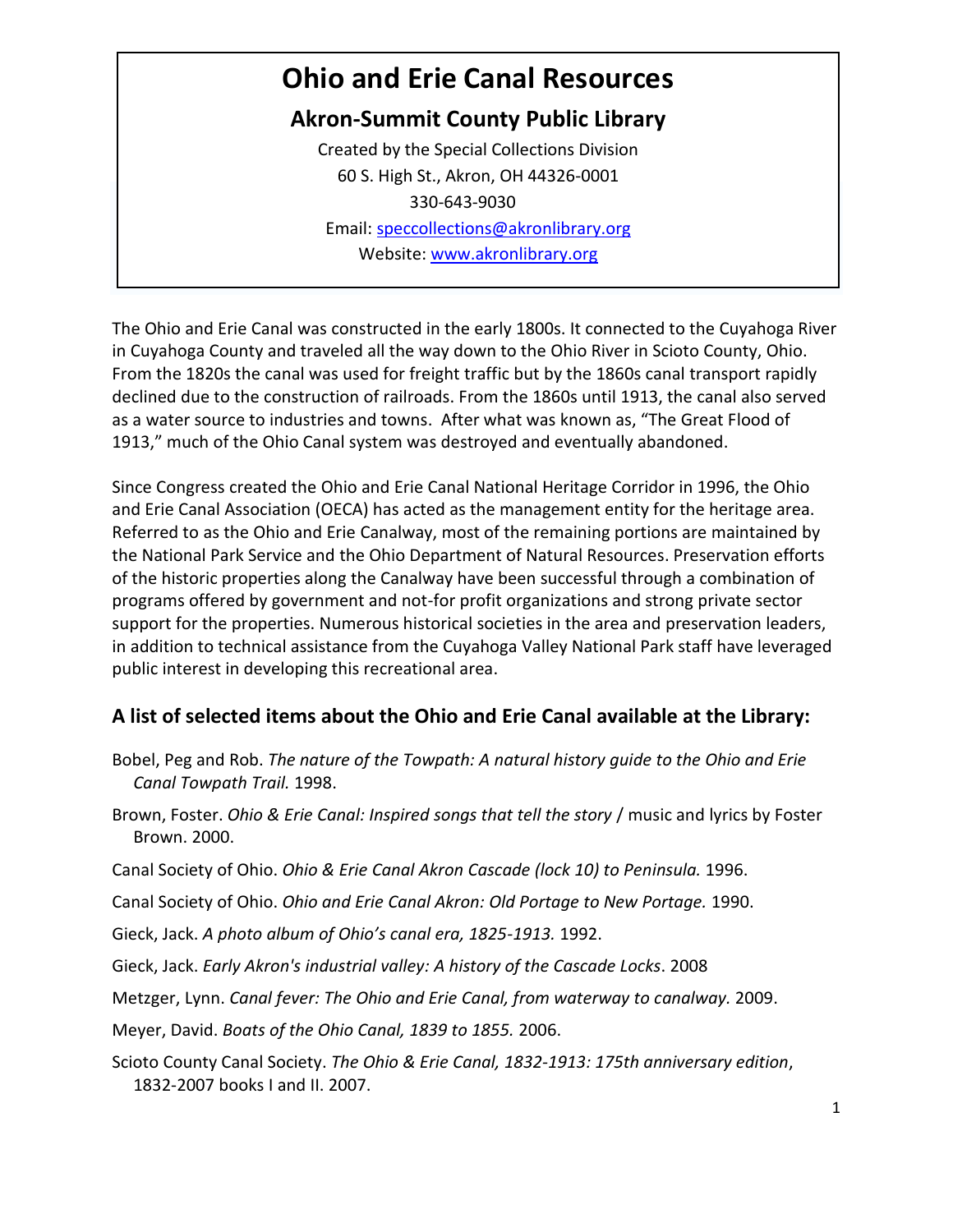- Seguin, Marilyn Weymouth. *Silver Ribbon Skinny: The Towpath adventures of Skinny Nye, a muleskinner on the Ohio and Erie Canal, 1884.* 1996.
- Simpson, Al and Musarra, Russ. *Along the Towpath: A journalist rediscovers the Ohio and Erie Canal.* 2003.
- Towpaths' editorial staff. *150 years of Ohio's canals, 1825-1975.* 1975.

[Triplett, Boone.](http://encore.akronlibrary.org/iii/encore/search/C__STriplett%2C%20Boone.__Orightresult?lang=eng&suite=def) *[Ohio and Erie Canal.](http://encore.akronlibrary.org/iii/encore/record/C__Rb1831238__Sohio%20and%20erie%20canal__Orightresult__X5?lang=eng&suite=def)* 2014.

Woods, Terry K. *The Ohio & Erie Canal: A glossary of terms*. 1995.

Woods, Terry K. *Ohio's grand canal: A brief history of the Ohio and Erie Canal.* 2008.

Woods, Terry K. and Nye, Pearl. *Pearl Nye's Akron: Taken from Pearl Nye's writings in the Archival Department at the University of Akron, Summit County Historical Society.*

### Early Newspapers:

*Akron Beacon Journal -* 1841-present; indexed 1841-1939 *Free Democratic Standard* (Akron) - Nov 1849-Oct 1850 *Cascade Roarer* (Akron) - June 1845-July 1846 *Ohio Observer* (Hudson) - Sept 1833-June 1855 *Observer & Telegraph* (Hudson) - March 1830-Sept 1833 *Ohio Star* (Ravenna) - Jan 1832-Dec 1833 *Western Courier* (Ravenna) - May 1837-Apr 1838 *Western Intelligencer* (Cleveland & Hudson) - Jul 1827-Feb 1830

## Audio Visual Resources:

*Ohio's Canal Era*, parts 1, 2, 3. DVD, 2005. *Our Canal Heritage.* VHS, 1999. *Ohio's Cuyahoga Valley & Other NPS Units.* DVD 2012.

#### Photographs:

The **Special Collections Division** has photographs of the Ohio and Erie Canal, mostly from the time period of the late 1880s to 1913. We also have the Summit County Historical Society's collection of historic photographs that includes many photographs of the canal. You can see many of these photographs on our **Summit Memory** website: [www.summitmemory.org](http://www.summitmemory.org/)

You can also search for photographs and other materials located in our archives through our online **Archives Catalog**[: https://gencat.eloquent-systems.com/akronlibrary/public](https://gencat.eloquent-systems.com/akronlibrary/public) (or follow the links: [www.akronlibrary.org](http://www.akronlibrary.org/) - "Research" - "Genealogy and Local History")